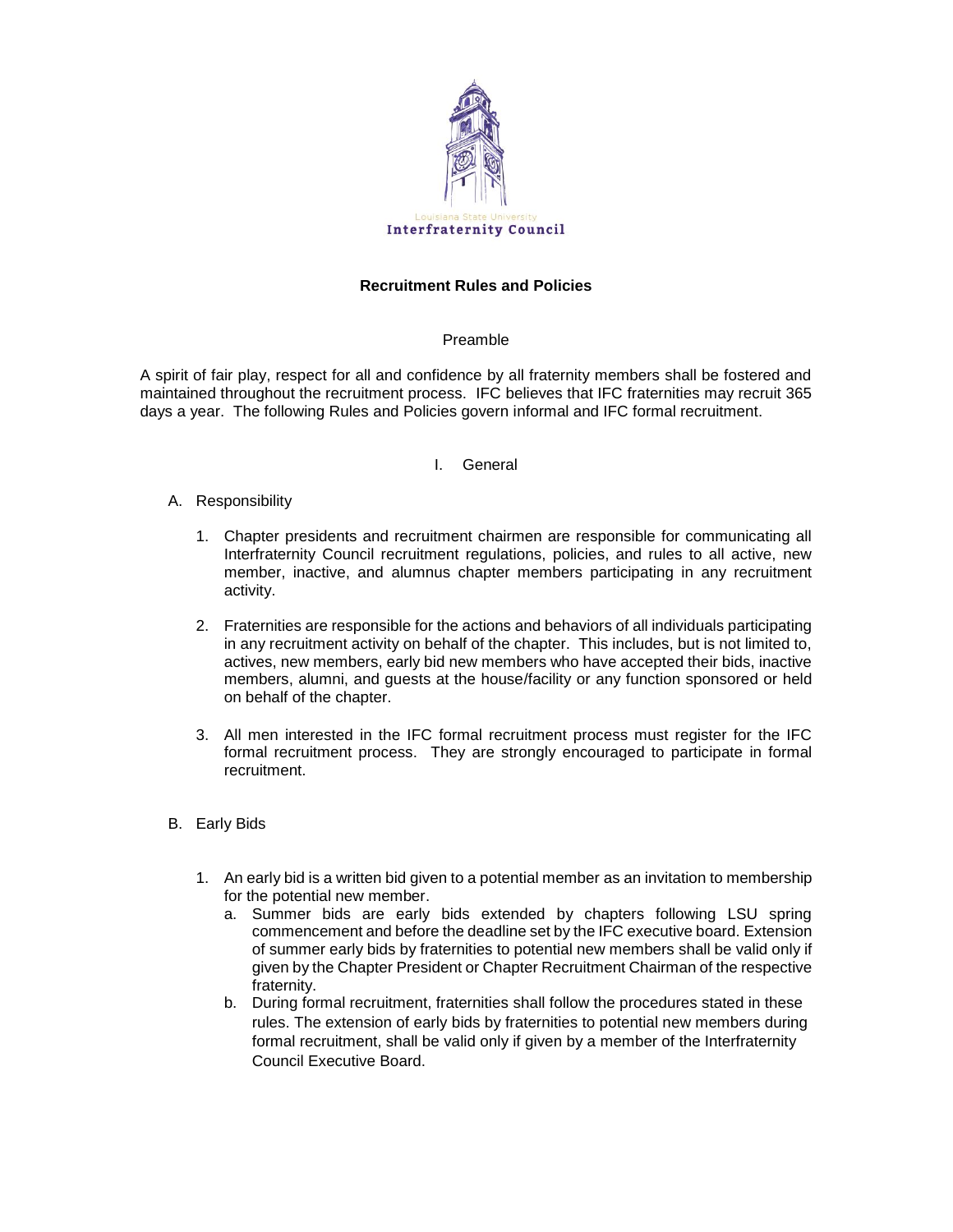- 2. Any potential new member who accepts an early bid is still required to register for formal recruitment. Upon acceptance, the PNM's name will be removed from the PNM list on ICS if the early bid is extended and accepted.
- 3. Any potential new member who accepts an early bid or participates in formal recruitment is required to attend the IFC pre-recruitment educational programs taking place prior to formal recruitment. The pre-recruitment education schedule will be determined by the Greek Life Office.
- 4. The number of early bids a chapter may extend for the summer and formal recruitment combined will be determined by the Interfraternity Council Executive Board.
- 5. A copy of any early bid shall be filed with the Interfraternity Council Vice President of Recruitment immediately upon extension.
- 6. Once an early bid is accepted, the now 'new member' may participate with the fraternity in formal recruitment. He is now responsible for abiding by the IFC Recruitment Rules.
- 7. Additional early bids may be distributed after the start of formal recruitment. The Interfraternity Council Vice President of Recruitment will set the times in which additional early bids must be submitted to the Interfraternity Council to be offered to potential new members before the second and third rounds.
	- a. Once recruitment begins the additional extension of early bids is permitted through the assistance of the Interfraternity Council. Additional early bids will be due to an IFC executive board member by the same time the invite list is due on ICS for rounds two and three. Additional early bids must be submitted in the form of physical bid cards and a list of full names and hometowns emailed to IFC. The bids will be offered by IFC to the potential new member when they arrive at the computer lab to make selections.
	- b. A potential new member must attend computer selections or have officially withdrawn from the IFC recruitment process. The extension of an early bid by a chapter member does not excuse a potential member from computer selections. Failure to attend computer selections will result in being removed from IFC formal recruitment and loss of eligibility to participate in recruitment with that chapter until IFC Bid Day.
	- c. Communication to a potential new member regarding the extension of a bid during recruitment shall not take place by the respective fraternity, but instead should be facilitated entirely by the Interfraternity Council Executive Board.
- 8. Encouraging potential new member(s) to withdraw from the formal process and take an informal bid will result in a recruitment infraction. Furthermore, a potential new member who begins the recruitment process, then withdraws, must wait one semester before being eligible to accept a fraternity bid/become a new member.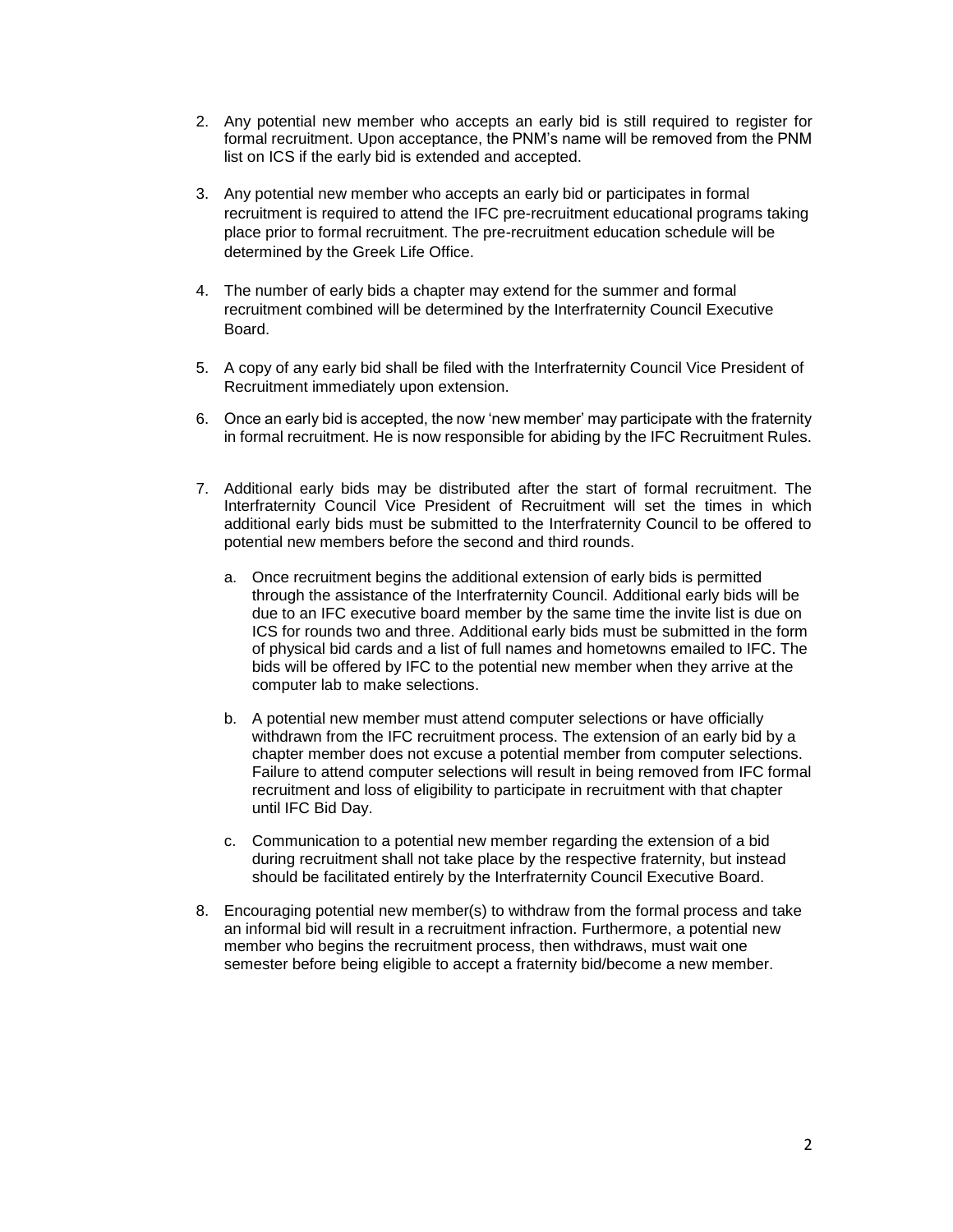# II. Informal Recruitment

- 1. Informal bidding shall begin the day after the distribution of bids by IFC after IFC Formal Recruitment and concludes by date set by the Interfraternity Council Executive Board.
- 2. Any new member who accepts an informal bid during informal recruitment is required to attend the IFC New Member educational program presented by Greek Life (TBD)

# III. Formal Recruitment Rules

- A. Eligibility
	- 1. A "potential new member" is defined as any male, undergraduate student or prospective undergraduate student at LSU Baton Rouge campus eligible to join a fraternity.
	- 2. All men participating in formal recruitment must be regularly matriculated (pursuing a degree), full-time students of Louisiana State University, Baton Rouge campus. Those students taking courses at Louisiana State University on a visiting or probationary basis are not eligible to participate in recruitment.
	- 3. All men who participate in formal fraternity recruitment must attend all pre-recruitment education taking place before round 1 begins, and new member convocation, unless otherwise approved by the Interfraternity Council Vice President of Recruitment or Advisor.
	- 4. All individuals who participate in formal recruitment and are not matched following preference round (bid day) are eligible to receive bids during informal recruitment.
		- a. Those who withdraw from the formal recruitment process will be ineligible to receive and accept a bid until the following semester.
- B. General
	- 1. All individuals participating in formal recruitment rounds/events are required to wear a nametag clearly indicating the member's legitimate name.
	- 2. To ensure consistent communication and accurate execution of the formal recruitment process, the recruitment chairman and president of each fraternity shall attend the two recruitment training sessions. These shall take place in late April and the week before formal recruitment. Failure to do so will result in the chapter not receiving the information to execute formal recruitment.
	- 3. All recruitment materials and practices shall be within the confines of good taste. The Interfraternity Council Vice President of Recruitment or Advisor must approve any materials distributed to potential new members prior to distribution. This includes, but is not limited to, any mail-outs, letters, flyers, brochures, emails, forms of mass communication about the organization.
	- 4. Fraternities must allow members of the Interfraternity Council Executive Board, or it's appointed representative(s), onto their premises as the Interfraternity Council Executive Board deems necessary in order to confirm adherence to these recruitment rules. This includes, but is not limited to, Rho Alphas and LSU staff members, and the Recruitment Standards Board (RSB), during formal recruitment functions. If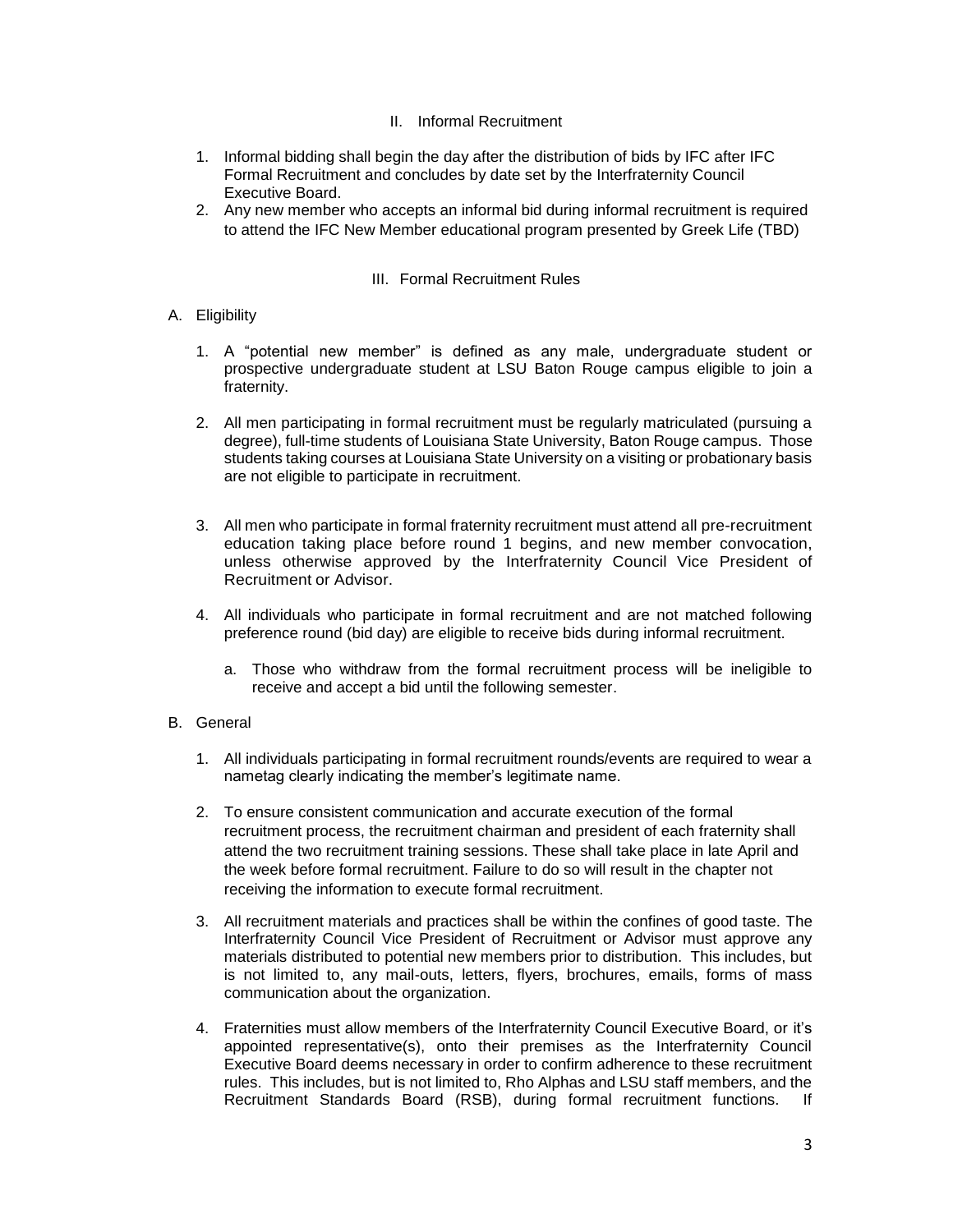necessary, these individuals will be allowed to move throughout the house during formal recruitment functions.

- 5. Each chapter shall submit 1 member for every 20 chapter members based on the early spring roster to serve as Rho Alphas. Deadline for submission will be determined by the IFC VP Recruitment. There is a \$50.00 fee if the applicant does not fulfill the application process, which consists of an application and an interview.
	- a. Rho Alphas who do not fulfill their responsibilities prior to recruitment and during recruitment will result in their chapter receiving a \$200 fine per Rho Alpha.
	- b. Rho Alphas are bound by all recruitment rules and the Rho Alpha Contract.
- 6. The parameters for which PNM's are allowed within a fraternity house during rounds 1, 2, and 3 are as follows:
	- a. For Round 1, the first floor common areas and outside common areas of the fraternity property. No residential rooms are to be open during Round 1.
	- b. For Round 2 *and 3,* Potential new members are allowed in the common and residential areas inside and outside of the first, second, and third floors of each fraternity house.
	- c. Each fraternity shall submit to the IFC executive board a list and map of open rooms for rounds 2 & 3 by a date determined by the IFC executive board. The remaining rooms are to remain closed during the rounds. PNMs are to only be in rooms previously designated and these doors must remain open.
	- d. The Interfraternity Council will provide door stops upon request to ensure chapters do not have issues with doors closing automatically.

# C. Silence

- 1. The purpose of 'silence' is to ensure that potential new members are not influenced by members outside of the formal recruitment process. Therefore, no fraternity member shall be in contact with potential new members outside of the recruitment rounds in any way once the silence period has begun.
- 2. The formal recruitment period shall begin on a date to be set by the Interfraternity Council Vice President of Recruitment and shall end after the distribution of bids. The silence period shall be communicated to all chapter members at least three months prior to the silence period.
- D. Non-Members Participation in the formal recruitment process.
	- 1. Generally, females are forbidden from participating in any formal recruitment function. There are limited exceptions, which include:
		- a. A maximum of two coeds/sweethearts.
			- i. No woman affiliated with a NPC sorority may participate in any recruitment function (formal or informal).
		- b. The house director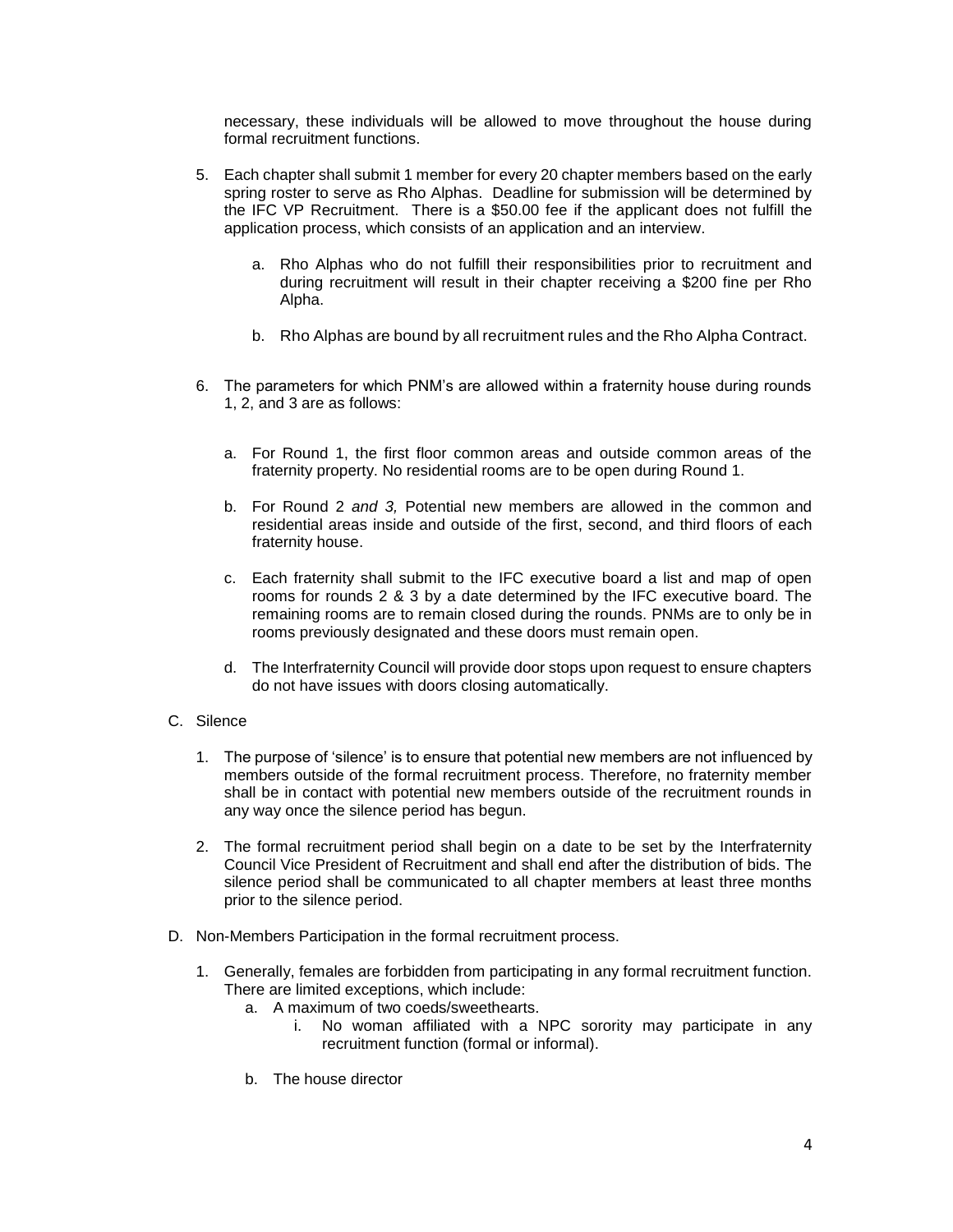- c. Regularly employed staff of the fraternity, such as cooks.
- d. Members of the mothers' club/fathers' club/family club.
- e. Advisors and alumni
- f. All must be dressed appropriately and wear nametags. The substitution of coeds is allowed.
- 2. Members who have been removed from the chapter for disciplinary reasons, are not enrolled in school for the semester, or removed from the campus by the University may not be present or participate in any recruitment activities.
- E. Alcohol and Drugs
	- 1. The possession, use, sale, consumption, presence and/or distribution of any alcoholic beverage or alcoholic beverage containers and/or illegal drug during any recruitment activity sponsored or hosted by a fraternity chapter or individual member of a chapter on behalf of that chapter is prohibited. This includes, but is not limited to, members arriving intoxicated or under the influence to a formal recruitment event and being allowed to participate.
		- a. No chapter members, including actives, new members, early bid new members who have accepted, inactive members, or alumni, collectively or individually shall purchase for, serve to, sell, or give any form of alcohol and/or illegal drug to a potential new member.
		- b. No chapter shall have a third party, including girlfriend, non-fraternity member, friend, or anyone else associated with the fraternity, purchase for, serve to, sell, or give any form of alcohol and/or illegal drug to a potential new member.
		- c. Active members and potential new members are prohibited from consuming alcoholic beverages and/or using illegal drugs during any recruitment function.
		- d. Failure to comply with the alcohol and drug policies will result in penalties to be determined by the IFC judicial process.
		- e. Potential new members who report to IFC recruitment events who are presumed to be under the influence or intoxicated will be removed from the formal recruitment process immediately.
- F. Ethical Recruiting
	- 1. Unethical recruiting includes:
		- a. Discrediting a fraternity or individual fraternal member in any way or manner.
		- b. Taking any potential new member into a room, other than a common area or restroom, in which the door is closed and the PNM feels pressured and is out of sight from the view of the chapter leaders.
		- c. Allowing a potential new member to remain on a fraternity's premises after the time allotted for a particular event has ended during the first and second rounds of recruitment.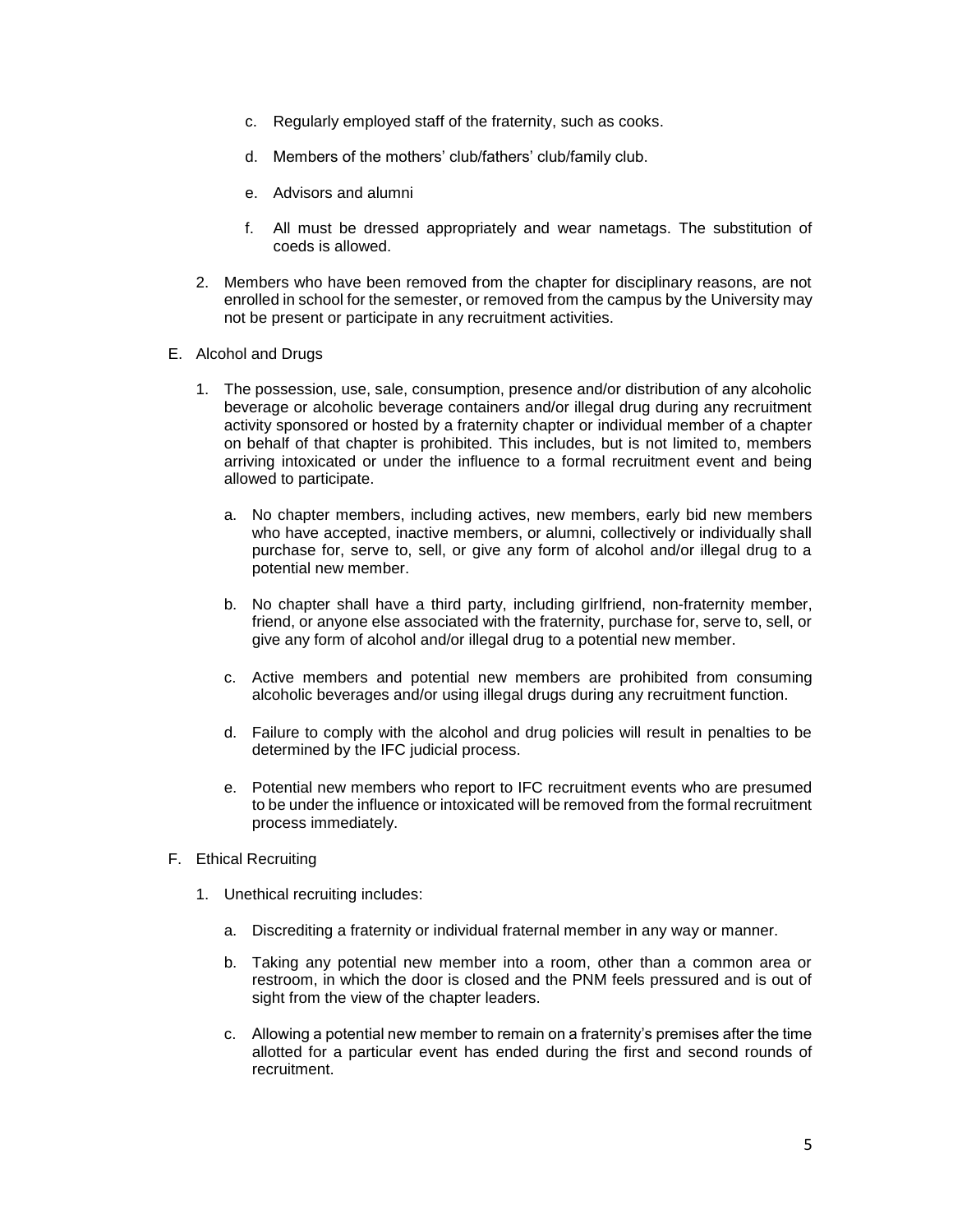- i. Potential new members must depart from fraternity house at the end of the allotted event times for Round One. If a chapter is found to be in violation of this, the chapter will receive a \$200.00 fine for every potential new member.
- ii. Potential new members must depart from fraternity house at the end of allotted event times for Round Two. If a chapter is found to be in violation of this, the chapter will receive a \$200.00 fine for every potential new member.
- iii. Potential new members may stay at fraternity house during Round 3 if they so choose. If potential new members choose to stay, fraternities are responsible for potential new members leaving on time. Potential new members must depart from recruitment facility at the end of Round 3. If a chapter is found to be in violation of this, the chapter will receive a \$200.00 fine for every potential new member.
- d. Falsely promising or *suggesting* an invitation to membership without the authority to do so.
- e. Showing a potential new member his bid card, at any point before bids are officially distributed at the conclusion of recruitment for the purposes of falsely promising him membership.
- f. Removing/encouraging a potential new member to remove his Interfraternity Council issued nametag or replacing his Interfraternity Council nametag with a chapter issued nametag.
- g. Encouraging a potential new member to drop out of recruitment early, not make selections, etc. leading him to only show up on bid day.
- h. Violating any Louisiana State University or Interfraternity Council rule or policy in an effort to convince a potential new member to join.
- i. Any other action deemed by the Interfraternity Council Executive Board to not be in the spirit of fair play and confidence.
- 2. The possession, use, sale, consumption, and/or distribution of any alcoholic beverage and/or illegal drug during any recruitment activity sponsored or hosted by a fraternity chapter or individual member of a chapter on behalf of that chapter is prohibited.
	- a. No chapter members, including actives, new members, inactives, or alumni, collectively or individually shall purchase for, serve to, sell, or give any form of alcohol and/or illegal drug to a potential new member.
	- b. No chapter shall have a third party, including girlfriend, non-fraternity member, friend, or anyone else associated with the fraternity, purchase for, serve to, sell, or give any form of alcohol and/or illegal drug to a potential new member.
- 3. Potential new members are prohibited from consuming alcoholic beverages and/or using illegal drugs during any recruitment function. To include formal, summer, or informal.